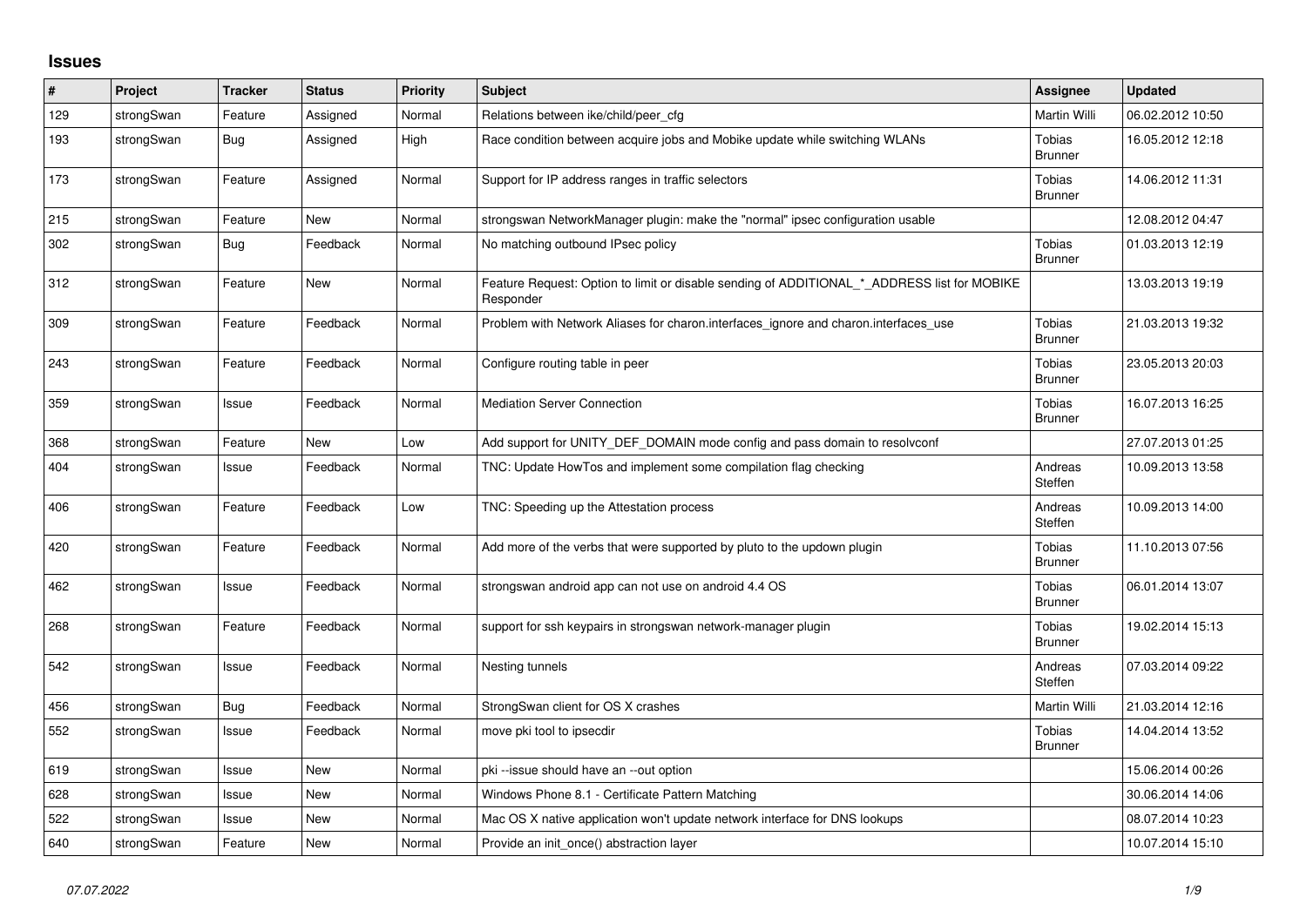| $\vert$ # | Project    | <b>Tracker</b> | <b>Status</b> | Priority | <b>Subject</b>                                                                          | <b>Assignee</b>                 | <b>Updated</b>   |
|-----------|------------|----------------|---------------|----------|-----------------------------------------------------------------------------------------|---------------------------------|------------------|
| 641       | strongSwan | Feature        | New           | Normal   | kernel-iph virtual IP support and IKE routing lookups ignoring IPsec routes             |                                 | 10.07.2014 15:11 |
| 642       | strongSwan | Feature        | New           | Normal   | Windows Named Pipe stream and service                                                   |                                 | 10.07.2014 15:11 |
| 643       | strongSwan | Feature        | New           | Normal   | CNG/Bcrypt native Windows crypto plugin                                                 |                                 | 10.07.2014 15:12 |
| 644       | strongSwan | Feature        | New           | Normal   | Non-monolithic Windows build                                                            |                                 | 10.07.2014 15:12 |
| 645       | strongSwan | Feature        | New           | Normal   | Support HeapAlloc() and friends in leak-detective                                       |                                 | 10.07.2014 15:12 |
| 541       | strongSwan | Issue          | New           | Normal   | List of servers in client config (Failover)                                             |                                 | 13.08.2014 15:10 |
| 693       | strongSwan | Feature        | Feedback      | Normal   | Time policy for roadwarrior                                                             | <b>Tobias</b><br><b>Brunner</b> | 02.09.2014 11:06 |
| 697       | strongSwan | Issue          | <b>New</b>    | Normal   | HA: nodes fail to sync data because of UDP packet drops                                 |                                 | 09.09.2014 14:29 |
| 702       | strongSwan | Issue          | <b>New</b>    | Normal   | ipsec route mode, Strongswan as responder may result collsion in INIT exchange. and ike |                                 | 12.09.2014 16:34 |
| 725       | strongSwan | Issue          | New           | High     | Mediation connection get stuck if peer is not online                                    |                                 | 03.10.2014 12:02 |
| 482       | strongSwan | Issue          | Feedback      | Normal   | NAT-NAT connection                                                                      | Tobias<br><b>Brunner</b>        | 09.10.2014 12:37 |
| 730       | strongSwan | Issue          | <b>New</b>    | Normal   | NAT-NAT fallback                                                                        |                                 | 09.10.2014 12:40 |
| 746       | strongSwan | Feature        | New           | Normal   | Different radius server(s) for accounting                                               |                                 | 22.10.2014 12:23 |
| 766       | strongSwan | Feature        | New           | Normal   | Make retransmit settings tunable by connection                                          |                                 | 14.11.2014 10:02 |
| 777       | strongSwan | Issue          | <b>New</b>    | Normal   | column length in attributes table of strongswan database is too short                   |                                 | 25.11.2014 20:46 |
| 87        | strongSwan | Feature        | <b>New</b>    | Normal   | IPsec Multicast Support                                                                 |                                 | 19.12.2014 14:20 |
| 38        | strongSwan | Feature        | New           | Low      | OCSP in IKE payload, RFC4806                                                            |                                 | 19.12.2014 14:20 |
| 923       | strongSwan | Issue          | New           | Normal   | MOBIKE not working on HA cluster                                                        |                                 | 09.04.2015 09:46 |
| 926       | strongSwan | Issue          | <b>New</b>    | Normal   | HA: resync errors when a node is joining a cluster                                      |                                 | 10.04.2015 15:05 |
| 927       | strongSwan | Feature        | New           | Normal   | Charon: Implement route events and add an consumer in updown plugin                     |                                 | 11.04.2015 12:02 |
| 357       | strongSwan | Issue          | New           | Normal   | Lifetime in case of IKEv1                                                               |                                 | 18.05.2015 10:40 |
| 973       | strongSwan | Issue          | New           | Normal   | IKEv2 dpd + auto=route + tunnel downtime cause additional CHILD_SAs                     |                                 | 29.05.2015 17:40 |
| 994       | strongSwan | <b>Bug</b>     | New           | Urgent   | same rekey time for ike and child causes tunnel deletion for ikev1 in 5.2.2 version     |                                 | 12.06.2015 12:31 |
| 1079      | strongSwan | Feature        | Feedback      | Normal   | Future Plans for firwall configuration equivalent under FreeBSD                         |                                 | 21.08.2015 15:58 |
| 1081      | strongSwan | Feature        | New           | Normal   | Active/standby VPN Gateway Failover                                                     |                                 | 21.08.2015 22:01 |
| 1000      | strongSwan | Feature        | Feedback      | Normal   | Raise ALERT_TS_MISMATCH in IKE V1                                                       |                                 | 09.09.2015 12:47 |
| 1157      | strongSwan | Issue          | Feedback      | Normal   | Message ID overflow RFC 5996 2.2                                                        |                                 | 12.10.2015 13:52 |
| 1165      | strongSwan | Issue          | New           | Normal   | StrongSwan Virtual Ip problem                                                           | Martin Willi                    | 19.10.2015 23:59 |
| 1207      | strongSwan | Feature        | New           | Normal   | Add more than 2 hosts support to HA plugin and make it configurable                     |                                 | 08.12.2015 05:05 |
| 162       | strongSwan | Feature        | Feedback      | Normal   | Submit ClusterIP patches mainline                                                       |                                 | 14.12.2015 20:43 |
| 1008      | strongSwan | Feature        | Feedback      | Normal   | FARP for IPv6                                                                           |                                 | 14.12.2015 20:59 |
| 1251      | strongSwan | Feature        | New           | Normal   | FreeBSD HA                                                                              |                                 | 11.01.2016 22:01 |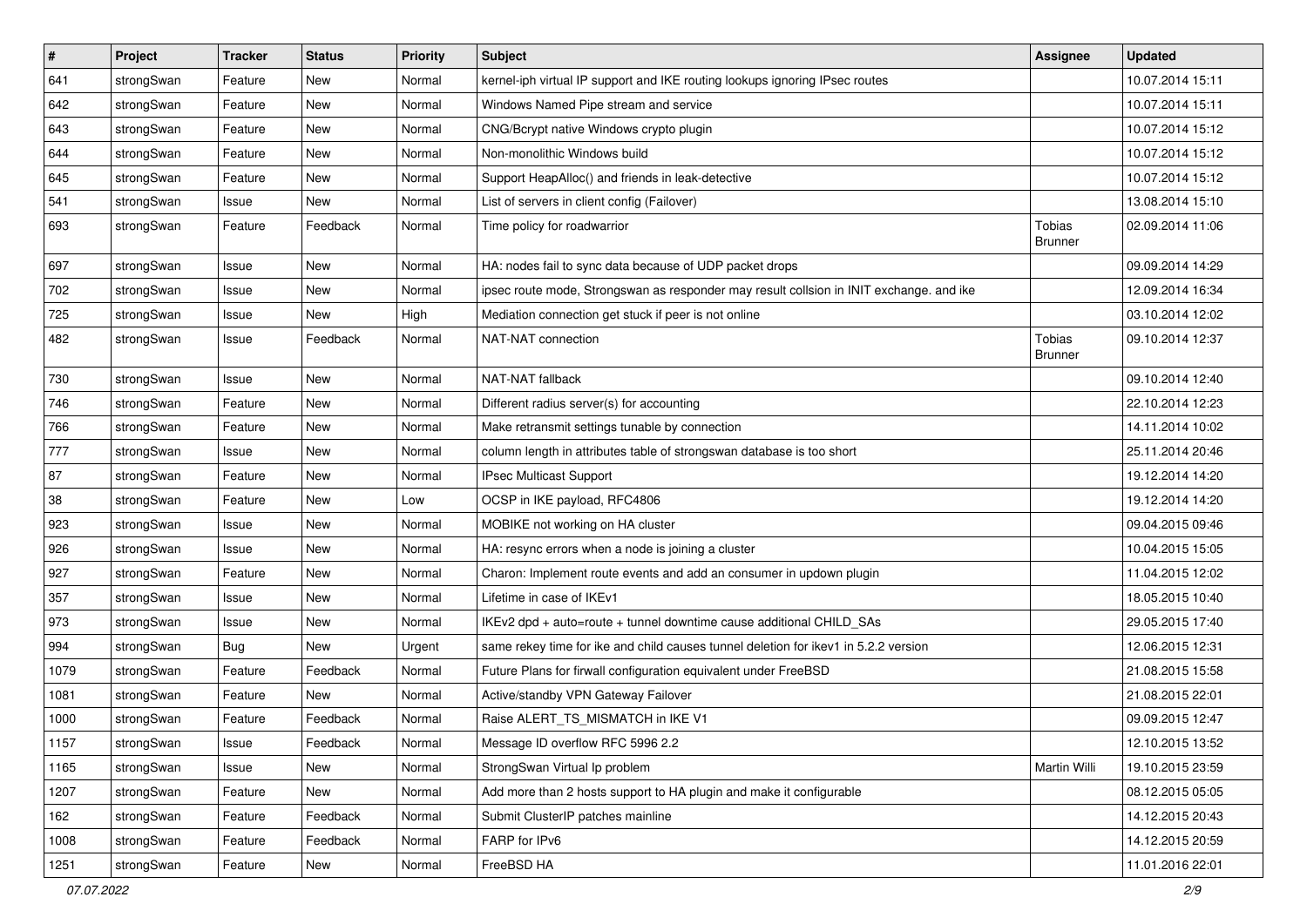| #    | Project    | <b>Tracker</b> | <b>Status</b> | <b>Priority</b> | <b>Subject</b>                                                                                                                                          | <b>Assignee</b> | <b>Updated</b>   |
|------|------------|----------------|---------------|-----------------|---------------------------------------------------------------------------------------------------------------------------------------------------------|-----------------|------------------|
| 930  | strongSwan | Feature        | New           | Normal          | Option to have non-sequential v6 roadwarrior addresses                                                                                                  |                 | 12.01.2016 16:36 |
| 1271 | strongSwan | Issue          | <b>New</b>    | Normal          | X.509 UTF-8 support                                                                                                                                     |                 | 17.01.2016 14:39 |
| 1253 | strongSwan | Feature        | Feedback      | Normal          | Strongswan doesn't support CA bundles                                                                                                                   |                 | 19.01.2016 11:23 |
| 1276 | strongSwan | Issue          | Feedback      | Normal          | Threading: ext-auth hook blocks any other connection attempt                                                                                            |                 | 27.01.2016 12:28 |
| 1289 | strongSwan | Issue          | <b>New</b>    | Normal          | HA plugin should sync last sent packet                                                                                                                  |                 | 01.02.2016 13:59 |
| 1334 | strongSwan | Issue          | Feedback      | Normal          | Version 5.3.5, duplicated tunnel aftr IKE SA rekeyed                                                                                                    |                 | 10.03.2016 11:06 |
| 1338 | strongSwan | Issue          | Feedback      | Normal          | problem with changing esp algorithm in strongswan                                                                                                       |                 | 10.03.2016 18:23 |
| 1383 | strongSwan | Issue          | Feedback      | Normal          | How to limit the amount of the installed Child_SAs                                                                                                      |                 | 08.04.2016 11:20 |
| 1422 | strongSwan | Issue          | Feedback      | Normal          | IKEv1: IKE_SA reauth vs. CHILD_SA rekey race prevents IKE_SA reauthentication in time                                                                   |                 | 20.04.2016 15:06 |
| 1456 | strongSwan | Issue          | Feedback      | Normal          | Missing Tunnel-Client-Endpoint & Tunnel-Server-Endpoint AVP in RADIUS Accounting Start/Stop<br>messages                                                 |                 | 11.05.2016 11:54 |
| 1482 | strongSwan | Feature        | Feedback      | Normal          | Allow changing init limit half open etc. at runtime by reloading strongswan.conf                                                                        |                 | 26.05.2016 14:49 |
| 1506 | strongSwan | Feature        | Feedback      | Normal          | Enhance DoS protection to deny users that failed Authentication                                                                                         |                 | 17.06.2016 14:31 |
| 2110 | strongSwan | Issue          | Feedback      | Normal          | Remote Identity (IDr) in IKE AUTH Response is sent as hex-encoded binary value instead of text<br>when setting leftid to type KEY_ID (leftid=@#xxxxxxx) |                 | 13.09.2016 21:42 |
| 2112 | strongSwan | Issue          | <b>New</b>    | Normal          | Broadcast packets are not relayed from Lan to Vpn clilent                                                                                               |                 | 14.09.2016 14:18 |
| 1082 | strongSwan | Feature        | Feedback      | Normal          | Framed-Route to set leftsubnet                                                                                                                          |                 | 07.10.2016 10:02 |
| 2165 | strongSwan | Feature        | Feedback      | Normal          | missing LIBRESSL_VERSION_NUMBER support                                                                                                                 |                 | 03.11.2016 09:23 |
| 2178 | strongSwan | Issue          | New           | Normal          | ha and updown                                                                                                                                           |                 | 01.12.2016 13:53 |
| 2185 | strongSwan | Feature        | Feedback      | Normal          | INTERNAL_IP4_SUBNET Attribute Support in Android Client                                                                                                 |                 | 10.12.2016 01:14 |
| 2184 | strongSwan | Issue          | Feedback      | Normal          | configuration with multiple RSA keys                                                                                                                    |                 | 14.12.2016 13:09 |
| 2202 | strongSwan | Feature        | Feedback      | Normal          | Radius NAS IP to be specified                                                                                                                           |                 | 18.01.2017 17:58 |
| 2203 | strongSwan | Issue          | Feedback      | Normal          | Protecting symetric traffic using high availability in gateway to gateway setup (both active)                                                           |                 | 15.02.2017 14:20 |
| 2260 | strongSwan | Issue          | New           | Normal          | Number of CHILD_SA for a single connection grows over time                                                                                              |                 | 28.02.2017 13:46 |
| 2273 | strongSwan | Bug            | Feedback      | Normal          | Unable to install strongswan client helper on OSX El Capitan                                                                                            |                 | 10.03.2017 15:34 |
| 2307 | strongSwan | Feature        | Feedback      | Normal          | Permit installation of trap policy for CHILD_SA configurations with unset local_addrs                                                                   |                 | 26.04.2017 15:04 |
| 2319 | strongSwan | Issue          | Feedback      | Normal          | gives up trying to bring up connection after DNS SERVFAIL                                                                                               |                 | 08.05.2017 15:41 |
| 1559 | strongSwan | Feature        | Feedback      | Normal          | Expose received XAUTH/EAP username/password prompts via VICI, send secrets via VICI on<br>prompt                                                        |                 | 09.05.2017 16:28 |
| 397  | strongSwan | Bug            | New           | High            | Receive TS_UNACCEPTABLE errors                                                                                                                          |                 | 31.05.2017 00:35 |
| 2095 | strongSwan | Feature        | Feedback      | Normal          | Support liveness check in Strongswan                                                                                                                    |                 | 31.05.2017 00:56 |
| 2361 | strongSwan | Feature        | New           | Normal          | Import .sswan files from NetworkManager                                                                                                                 |                 | 12.06.2017 15:25 |
| 2394 | strongSwan | Issue          | Feedback      | Normal          | IP is not assigned after re-authentication                                                                                                              |                 | 04.08.2017 19:03 |
| 2409 | strongSwan | Feature        | Feedback      | Low             | Android client status details                                                                                                                           |                 | 18.08.2017 13:23 |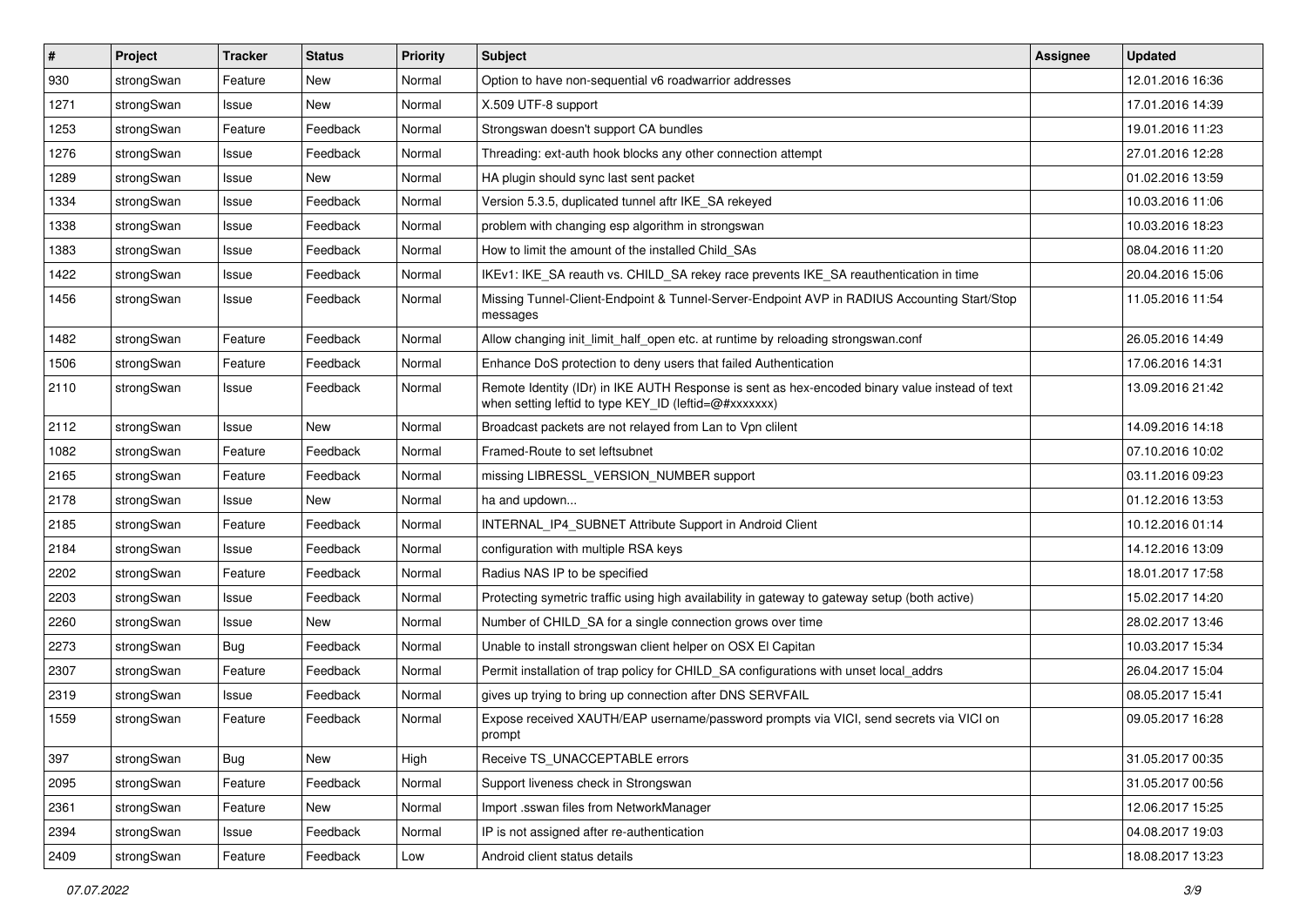| $\sharp$ | Project    | <b>Tracker</b> | <b>Status</b> | <b>Priority</b> | <b>Subject</b>                                                                          | Assignee                 | <b>Updated</b>   |
|----------|------------|----------------|---------------|-----------------|-----------------------------------------------------------------------------------------|--------------------------|------------------|
| 2411     | strongSwan | Issue          | Feedback      | Normal          | VPN server name resolution is done via overlay DNS server upon IKE disconnect           |                          | 22.08.2017 10:42 |
| 960      | strongSwan | Feature        | Feedback      | Normal          | Raise ALERT_PROPOSAL_MISMATCH_IKE in IKE V1                                             | Martin Willi             | 30.08.2017 09:05 |
| 2432     | strongSwan | Issue          | New           | Normal          | PLUTO ME can be different for up-client and down-client                                 |                          | 21.09.2017 11:57 |
| 2077     | strongSwan | Issue          | Feedback      | Normal          | Grace period before reassigning offline IP lease                                        |                          | 06.10.2017 10:44 |
| 2459     | strongSwan | Issue          | <b>New</b>    | High            | updown script deleted firewall rules at down-client in make-before-break responder side |                          | 05.11.2017 19:13 |
| 2464     | strongSwan | Issue          | New           | Normal          | How to Loadbalance strongswan IPsec via NGINX?                                          |                          | 12.11.2017 19:16 |
| 2446     | strongSwan | Issue          | Feedback      | Normal          | Traffic loss during IKE reauth despite make-before-break enabled                        |                          | 27.11.2017 17:12 |
| 2493     | strongSwan | Issue          | Feedback      | Normal          | Pkcs11 Plugin Returns w/Bogus Return Code                                               | Jordan Hrycaj            | 12.12.2017 15:58 |
| 2494     | strongSwan | Issue          | Feedback      | Normal          | Problems With 64bit Slot IDs With Pkcs11 Plugin                                         | Jordan Hrycaj            | 12.12.2017 16:03 |
| 2495     | strongSwan | Feature        | Feedback      | Normal          | LibreSSL Plugin                                                                         |                          | 13.12.2017 09:29 |
| 1068     | strongSwan | <b>Bug</b>     | Feedback      | Normal          | strongswan 5.3.2 and IKEv1 in transport mode causes NO_PROPOSAL_CHOSEN error            |                          | 26.01.2018 13:30 |
| 2560     | strongSwan | Issue          | Feedback      | Normal          | Duplicate CA cert requests sent                                                         |                          | 28.02.2018 10:54 |
| 2580     | strongSwan | Issue          | Feedback      | Normal          | [CFG] handling xx attribute failed in Android or Ubuntu, but works in macOS             |                          | 09.03.2018 17:49 |
| 2618     | strongSwan | Issue          | Feedback      | Normal          | Query regarding assignment of Tunnel IP                                                 |                          | 09.04.2018 10:57 |
| 352      | strongSwan | Issue          | Feedback      | Normal          | unable to allocate SPIs from kernel when running 32 bit binaries on 64 bit Linux        |                          | 17.04.2018 14:59 |
| 2668     | strongSwan | Feature        | Feedback      | Normal          | UE shall include the DEVICE_IDENTITY Notify payload                                     |                          | 22.05.2018 13:48 |
| 2671     | strongSwan | Issue          | New           | Normal          | Passing user-supplied cerificate file names to charon-nm is problematic                 |                          | 23.05.2018 21:27 |
| 2678     | strongSwan | Issue          | Feedback      | Normal          | Phase 1 issue                                                                           |                          | 07.06.2018 20:06 |
| 2682     | strongSwan | Issue          | New           | Normal          | IMV/IMC (re)Attestation                                                                 |                          | 07.06.2018 21:25 |
| 2691     | strongSwan | Issue          | New           | Normal          | Strongswan and KSOFTIRQ cpu utilization                                                 |                          | 26.06.2018 14:34 |
| 2698     | strongSwan | Issue          | Feedback      | Low             | DSCP and kernel-libipsec                                                                |                          | 04.07.2018 15:01 |
| 2392     | strongSwan | Feature        | Feedback      | Low             | enable eap-ttls in Android client                                                       | Tobias<br><b>Brunner</b> | 04.07.2018 19:48 |
| 2621     | strongSwan | Issue          | Feedback      | Normal          | Android: VPN connection stops working, strongSwan shows Connected                       |                          | 06.07.2018 13:06 |
| 2707     | strongSwan | Feature        | New           | Normal          | More attributes taken/translated from radius attributes                                 |                          | 14.07.2018 15:21 |
| 2727     | strongSwan | Feature        | <b>New</b>    | Low             | single pair of selectors per CHILD_SA                                                   |                          | 23.08.2018 12:08 |
| 2726     | strongSwan | Issue          | Feedback      | Normal          | Strongswan selects wrong source IP                                                      |                          | 23.08.2018 13:38 |
| 2729     | strongSwan | Feature        | Feedback      | Normal          | Does Swanctl provide the same option as Ipsec with the rightID using a %?               |                          | 20.09.2018 17:37 |
| 2793     | strongSwan | Feature        | Feedback      | Normal          | Remote identity with certificate                                                        |                          | 15.10.2018 10:20 |
| 2814     | strongSwan | Feature        | Feedback      | Normal          | Force Keepalive Packets if There is no NAT                                              |                          | 29.10.2018 15:47 |
| 2816     | strongSwan | Issue          | Feedback      | Normal          | order of DNS entries is reversed in /etc/resolv.conf                                    |                          | 06.11.2018 10:41 |
| 2823     | strongSwan | Feature        | Feedback      | Low             | Implementing VPN peer failover                                                          |                          | 16.11.2018 10:25 |
| 2854     | strongSwan | Feature        | New           | Low             | Srongswan doesn't sending RADIUS Accounting-On/Off on start up / shutdown               |                          | 10.12.2018 10:19 |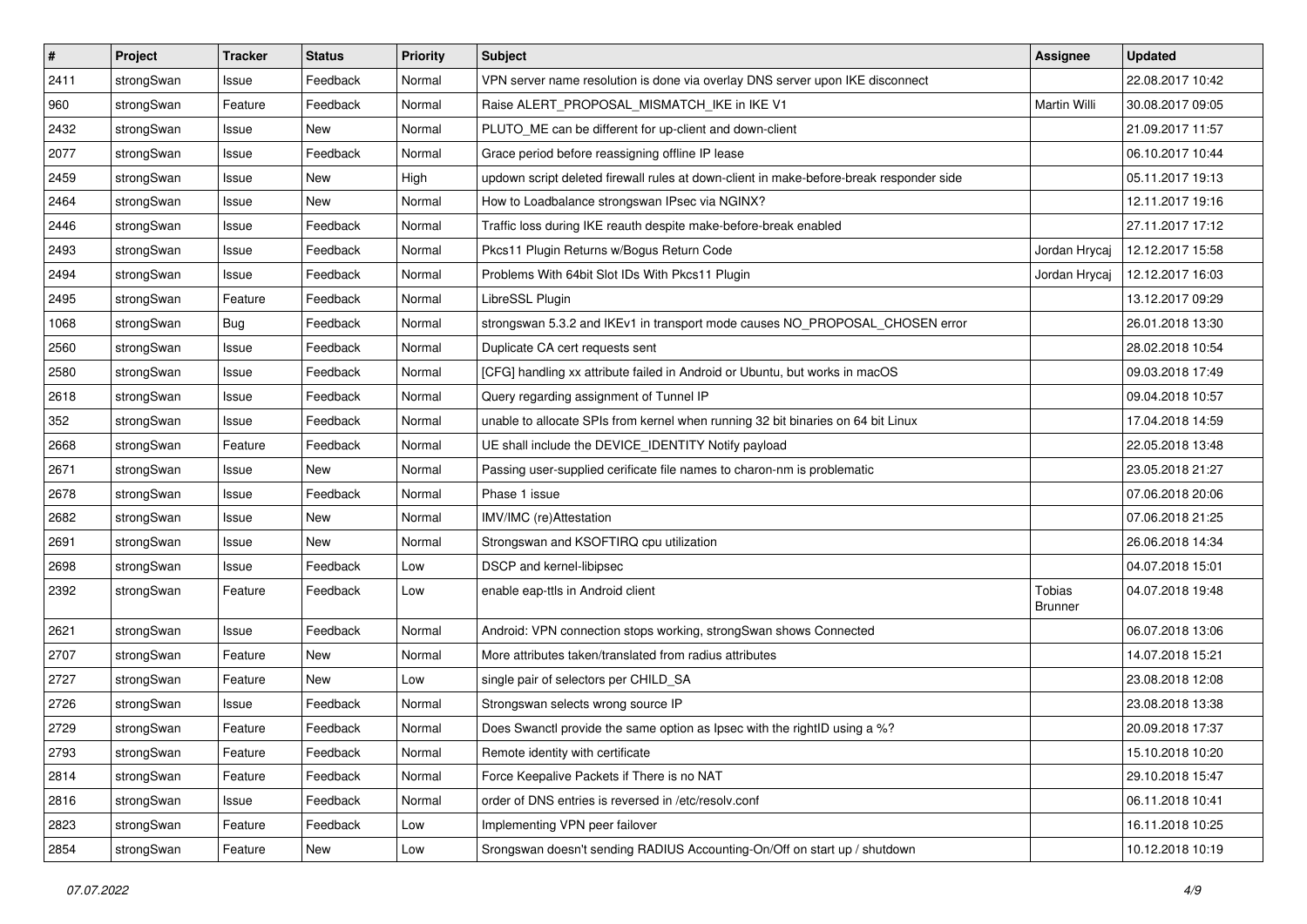| $\vert$ # | Project    | <b>Tracker</b> | <b>Status</b> | <b>Priority</b> | Subject                                                                                                            | <b>Assignee</b>          | <b>Updated</b>   |
|-----------|------------|----------------|---------------|-----------------|--------------------------------------------------------------------------------------------------------------------|--------------------------|------------------|
| 2835      | strongSwan | Issue          | Feedback      | Normal          | Rekeyed SA can't be deleted in standby node                                                                        |                          | 19.12.2018 02:52 |
| 2400      | strongSwan | Issue          | Feedback      | Normal          | Is DPD supposed to detect dead tunnel, or dead IKE instance                                                        |                          | 11.01.2019 22:53 |
| 2870      | strongSwan | Issue          | Feedback      | Normal          | DNS resolution outside of tunnel if DNS server is in remote TS                                                     |                          | 22.01.2019 11:06 |
| 2958      | strongSwan | Issue          | Feedback      | Normal          | Trap policies with unspecified remote IP covering multiple specific ports constantly produce new<br><b>IKE SAs</b> |                          | 11.03.2019 15:03 |
| 2964      | strongSwan | Issue          | Feedback      | Normal          | Route to IKE Gateway Fails to Update Under Particular Configuration                                                |                          | 13.03.2019 10:38 |
| 2972      | strongSwan | Feature        | Feedback      | Normal          | how to add X509v3 Key Usage: Key Encipherment                                                                      |                          | 13.03.2019 13:59 |
| 2966      | strongSwan | Issue          | Feedback      | Normal          | Problems with large amount of subnets in leftsubnet configuration                                                  |                          | 02.04.2019 10:35 |
| 3041      | strongSwan | Issue          | Feedback      | Low             | fail2ban or equivalent                                                                                             |                          | 06.05.2019 09:07 |
| 2750      | strongSwan | Issue          | Feedback      | Normal          | setting WFP SA SPI failed: 0x80320035                                                                              |                          | 27.05.2019 11:59 |
| 3072      | strongSwan | Issue          | Feedback      | Normal          | Windows 10: setting WFP SA SPI fails with error 0x80320014                                                         |                          | 29.05.2019 14:34 |
| 3075      | strongSwan | Feature        | New           | Normal          | <b>IPsec Labelling</b>                                                                                             |                          | 29.05.2019 17:09 |
| 3097      | strongSwan | Issue          | Feedback      | Normal          | charon restart behaviour                                                                                           |                          | 24.06.2019 16:09 |
| 3122      | strongSwan | Issue          | Feedback      | Normal          | Strongswan software iterupts                                                                                       |                          | 18.07.2019 02:27 |
| 3135      | strongSwan | Feature        | Feedback      | Normal          | Android client - settings for connection re-try                                                                    |                          | 12.08.2019 16:32 |
| 3154      | strongSwan | Issue          | Feedback      | Normal          | signature validation failed only with sha2                                                                         |                          | 20.08.2019 11:51 |
| 3151      | strongSwan | Issue          | Feedback      | Normal          | Forecast stops forwarding multicast                                                                                |                          | 26.08.2019 14:06 |
| 3159      | strongSwan | Issue          | New           | High            | backup ipsec tunnels                                                                                               |                          | 26.08.2019 14:28 |
| 3162      | strongSwan | Feature        | Feedback      | Normal          | Strongswan Android support for default DNS suffixes (UNITY_DEF_DOMAIN flag)                                        |                          | 29.08.2019 10:29 |
| 104       | strongSwan | Feature        | Feedback      | Normal          | Postgresql Db Support                                                                                              |                          | 04.09.2019 10:05 |
| 3244      | strongSwan | Feature        | New           | Low             | eap-peap on android                                                                                                |                          | 04.11.2019 10:17 |
| 3254      | strongSwan | Issue          | Feedback      | Normal          | Log level in android level                                                                                         |                          | 08.11.2019 08:36 |
| 3268      | strongSwan | Issue          | Feedback      | Normal          | Traffic disruption -- policy-based VPN to AWS VPN service                                                          |                          | 15.11.2019 16:53 |
| 3276      | strongSwan | Feature        | Feedback      | Low             | N1_MODE_CAPABILITY                                                                                                 |                          | 21.11.2019 16:49 |
| 3282      | strongSwan | Issue          | Feedback      | Normal          | Android VPN client keeps retrying in airplane mode                                                                 |                          | 29.11.2019 16:06 |
| 3298      | strongSwan | Issue          | <b>New</b>    | Normal          | strategies to improve strongswan performance per single SA                                                         |                          | 23.12.2019 14:05 |
| 3304      | strongSwan | Issue          | Feedback      | Normal          | Found unsupported critical X.509 extension: X509v3 Name Constraints                                                |                          | 13.01.2020 14:50 |
| 3307      | strongSwan | Issue          | Feedback      | Normal          | Probable non compliance with RFC 7296 wrt traffic selector narrowing?                                              |                          | 14.01.2020 16:19 |
| 3326      | strongSwan | Issue          | New           | Normal          | update custom routing table (table 220 by default) with new routes if new networks and routes<br>appear            |                          | 10.02.2020 12:01 |
| 3341      | strongSwan | Bug            | Feedback      | Normal          | Application Icon missing on firestick 4K                                                                           | Tobias<br><b>Brunner</b> | 20.02.2020 09:31 |
| 3342      | strongSwan | Issue          | Feedback      | Normal          | Certain fields in Storngswan on Firestick4K are not editable                                                       |                          | 20.02.2020 09:36 |
| 3366      | strongSwan | Issue          | Feedback      | Normal          | Uninstall "any" trap policy if start_action=trap with virtual IPs is used                                          |                          | 13.03.2020 14:57 |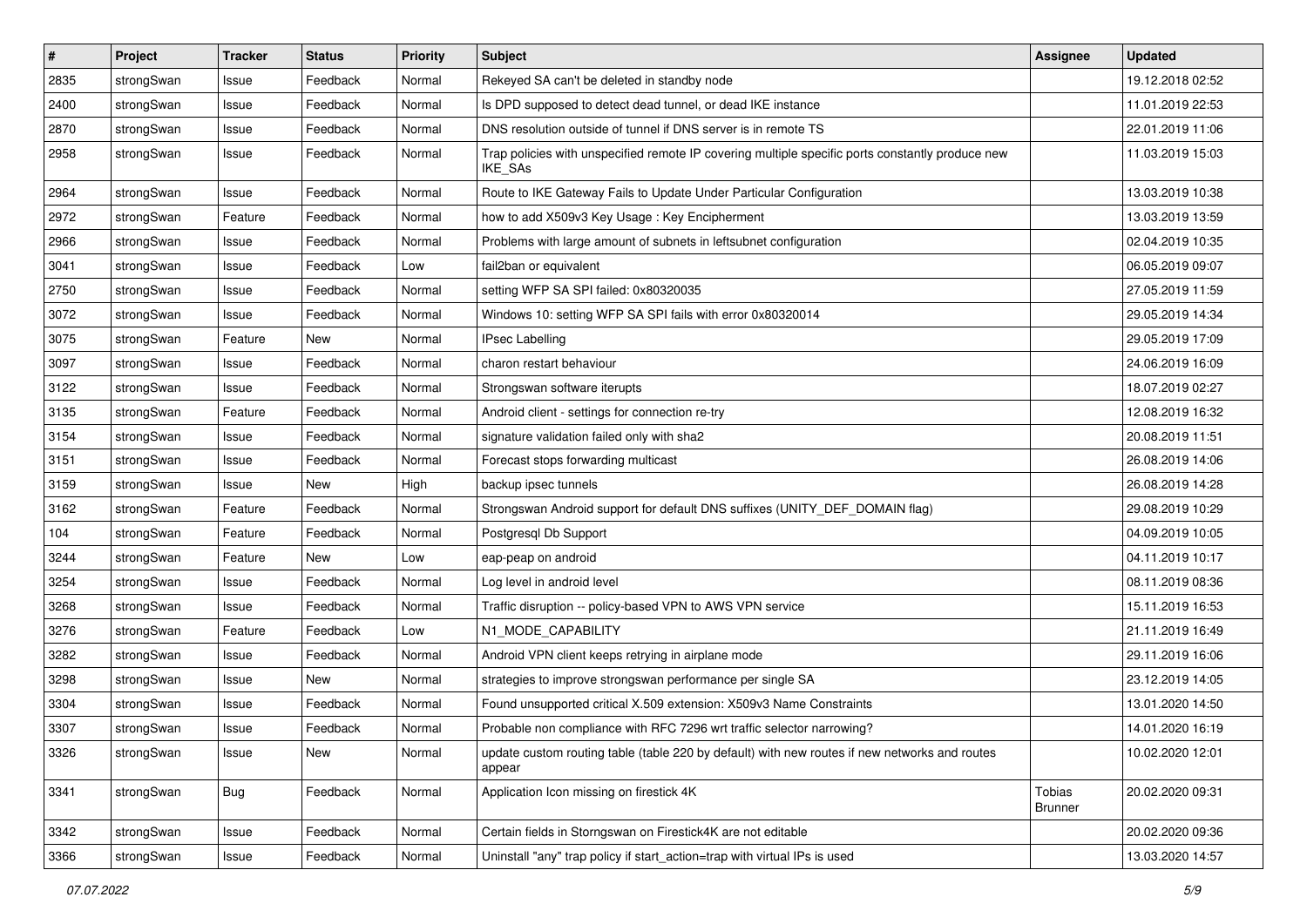| #    | Project    | <b>Tracker</b> | <b>Status</b> | <b>Priority</b> | <b>Subject</b>                                                                          | <b>Assignee</b>          | <b>Updated</b>   |
|------|------------|----------------|---------------|-----------------|-----------------------------------------------------------------------------------------|--------------------------|------------------|
| 3377 | strongSwan | Issue          | Feedback      | Normal          | Interface ID not configured during HA synchronization                                   |                          | 18.03.2020 10:15 |
| 1057 | strongSwan | Feature        | New           | Normal          | conn switching based on eap identity                                                    |                          | 24.03.2020 10:14 |
| 817  | strongSwan | Issue          | Feedback      | Normal          | <b>IKEv2 IPv6 Router Advertisement</b>                                                  |                          | 27.03.2020 17:14 |
| 3389 | strongSwan | Issue          | Feedback      | Normal          | Child SAs not getting created after rekeying                                            |                          | 30.03.2020 15:45 |
| 3398 | strongSwan | Feature        | <b>New</b>    | Normal          | Android client - allow configuring eap_id with EAP-TLS                                  |                          | 06.04.2020 23:19 |
| 3403 | strongSwan | Issue          | Feedback      | Normal          | IKEv2 natd false detection                                                              |                          | 09.04.2020 14:19 |
| 3400 | strongSwan | Issue          | Feedback      | Normal          | Windows 10 IKEv2 rekeying fails                                                         |                          | 16.04.2020 17:08 |
| 3422 | strongSwan | Feature        | Feedback      | Normal          | Allow multiple local id to be specified in a single connection?                         |                          | 23.04.2020 13:19 |
| 2160 | strongSwan | Issue          | Feedback      | Normal          | support for opportunistic encryption                                                    |                          | 06.05.2020 10:32 |
| 3441 | strongSwan | Feature        | New           | Normal          | [Android] Lock modification of VPN configurations on work devices                       |                          | 11.05.2020 10:00 |
| 3442 | strongSwan | Issue          | Feedback      | Normal          | Apply policy based on network interface in transport mode                               |                          | 13.05.2020 10:53 |
| 3456 | strongSwan | Feature        | New           | Low             | move to github/gitlab                                                                   |                          | 22.05.2020 12:27 |
| 3457 | strongSwan | Feature        | New           | Low             | user-friendly pkcs11 certificate selection                                              |                          | 22.05.2020 12:52 |
| 2189 | strongSwan | Feature        | Assigned      | Normal          | Support RFC 8229: TCP Encapsulation of IKE and IPsec Packets                            | Tobias<br><b>Brunner</b> | 05.06.2020 19:48 |
| 3500 | strongSwan | Issue          | Feedback      | Normal          | swanctl --list-cert not listing all certs                                               |                          | 29.06.2020 15:25 |
| 3499 | strongSwan | Issue          | Feedback      | Normal          | ISAKMP Signature hash algorithm / EAP-TLS Authentification                              |                          | 30.06.2020 10:40 |
| 2701 | strongSwan | Issue          | <b>New</b>    | Normal          | Low bandwidth when Iperfing data thorugh IPSEC tunnel                                   |                          | 07.07.2020 13:38 |
| 3516 | strongSwan | Issue          | Feedback      | Normal          | Close IKE_SA after expiry without rekey/reauth                                          |                          | 20.07.2020 19:32 |
| 3490 | strongSwan | Issue          | Feedback      | Normal          | Selecting incorrect auth mode for IKEv1                                                 |                          | 21.07.2020 21:26 |
| 3524 | strongSwan | Issue          | New           | Urgent          | Routing public IP addresses thru the VPN tunnel (Peer is Cisco ISR)                     |                          | 24.07.2020 03:15 |
| 3392 | strongSwan | Issue          | Feedback      | Normal          | mark=%unique and no Internet-connection with VPN                                        |                          | 31.07.2020 15:26 |
| 3534 | strongSwan | Issue          | <b>New</b>    | Urgent          | use of strongswan, ipvlan L2 and kernel ipsec                                           |                          | 04.08.2020 20:59 |
| 3291 | strongSwan | Issue          | Feedback      | Normal          | IPSec IKEv2 Client to VPN service 2                                                     | Tobias<br><b>Brunner</b> | 16.08.2020 12:58 |
| 3545 | strongSwan | Issue          | New           | Normal          | Configuration model for multiple-VRF tunnel endpoints                                   |                          | 18.08.2020 13:50 |
| 3552 | strongSwan | Issue          | Feedback      | Normal          | Internet disconnects after once VPN is established                                      |                          | 30.08.2020 05:35 |
| 3537 | strongSwan | Issue          | Feedback      | Normal          | IPv6 Packets are not transferred from server to client through IPSec using RPC protocol |                          | 01.09.2020 12:50 |
| 3536 | strongSwan | Issue          | Feedback      | Normal          | When Create multiple tunnels restart ipsec service will establish fail.                 |                          | 03.09.2020 13:58 |
| 3558 | strongSwan | Issue          | Feedback      | Normal          | deleting half open IKE_SA with x.x.x.x after timeout with iOS device                    |                          | 05.09.2020 21:23 |
| 3560 | strongSwan | Issue          | Feedback      | Normal          | PSK tunnel working - Cert fails with fragmention errors                                 | Tobias<br><b>Brunner</b> | 11.09.2020 14:15 |
| 3561 | strongSwan | Issue          | Feedback      | Normal          | Azure P2S VPN Linux connection error                                                    |                          | 15.09.2020 12:22 |
| 3564 | strongSwan | Issue          | Feedback      | Normal          | Out of order packets are generated if strong swan is running on multiple cores          |                          | 16.09.2020 10:01 |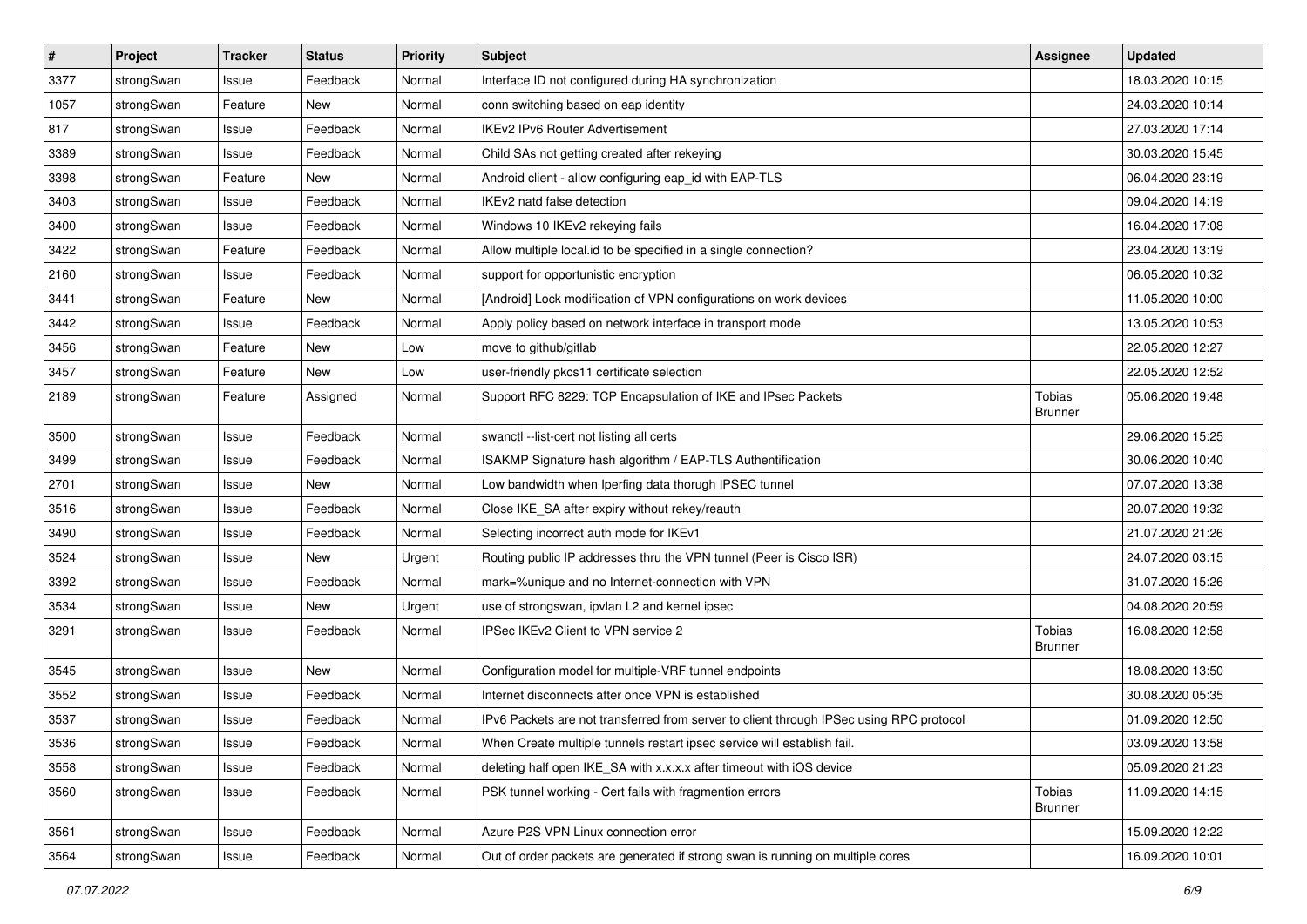| $\vert$ # | Project    | <b>Tracker</b> | <b>Status</b> | <b>Priority</b> | <b>Subject</b>                                                                                               | Assignee                 | <b>Updated</b>   |
|-----------|------------|----------------|---------------|-----------------|--------------------------------------------------------------------------------------------------------------|--------------------------|------------------|
| 3565      | strongSwan | Issue          | Feedback      | Normal          | Filtering out logs or plugin in to do so                                                                     |                          | 16.09.2020 11:45 |
| 3566      | strongSwan | Issue          | Feedback      | Normal          | Number of simultaneous connections limited to 1000 in a cluster                                              |                          | 18.09.2020 09:46 |
| 3568      | strongSwan | Issue          | Feedback      | Normal          | vpn connection is unstable                                                                                   |                          | 23.09.2020 16:28 |
| 3575      | strongSwan | Issue          | Feedback      | Normal          | Tunnel of IPv6 Over IPv4 not accespting Jumbo Packets                                                        |                          | 23.09.2020 16:44 |
| 3576      | strongSwan | Issue          | Feedback      | Normal          | strongswan on openwrt virtual ip inside ipsec tunnel                                                         |                          | 25.09.2020 17:01 |
| 3578      | strongSwan | Issue          | Feedback      | Normal          | ipsec connection to FortiClient VPN                                                                          |                          | 28.09.2020 15:08 |
| 3577      | strongSwan | Issue          | Feedback      | Normal          | StrongSwan Connection adding and deleting over network.                                                      |                          | 28.09.2020 15:13 |
| 3584      | strongSwan | Issue          | Feedback      | Normal          | Separate ipsec.conf file per conn and separate ipsec.secrets file per conn                                   | Tobias<br><b>Brunner</b> | 30.09.2020 17:06 |
| 3580      | strongSwan | Issue          | Feedback      | Normal          | encapsulation and packets not routing into tunnel problems                                                   |                          | 02.10.2020 10:03 |
| 3573      | strongSwan | Issue          | Feedback      | Normal          | ike2 and transit traffic                                                                                     |                          | 05.10.2020 10:55 |
| 3588      | strongSwan | Issue          | Feedback      | Normal          | VPN setup over 4G                                                                                            |                          | 08.10.2020 14:13 |
| 3593      | strongSwan | Issue          | Feedback      | Normal          | Need variable tracking make before break state into updown scripts                                           |                          | 13.10.2020 09:59 |
| 3594      | strongSwan | Issue          | Feedback      | Normal          | How to see the traffic at ESP in UDP SPIs and forwarding rule                                                | Tobias<br><b>Brunner</b> | 15.10.2020 13:57 |
| 3598      | strongSwan | Issue          | Feedback      | Normal          | swanctl on Windows: Support aborting execution                                                               |                          | 19.10.2020 15:01 |
| 3592      | strongSwan | Issue          | Feedback      | Normal          | Tunnel reported as established but log show "found encrypted payload, but no transform set"                  |                          | 20.10.2020 10:37 |
| 3603      | strongSwan | Issue          | Feedback      | Normal          | dns issue in config mode                                                                                     |                          | 20.10.2020 11:50 |
| 3596      | strongSwan | Issue          | Feedback      | Normal          | no issuer certificate found for                                                                              |                          | 21.10.2020 03:27 |
| 3604      | strongSwan | Issue          | Feedback      | Normal          | Email Notification on down status                                                                            |                          | 21.10.2020 10:54 |
| 3597      | strongSwan | Issue          | Feedback      | Normal          | IPSec Client on CentOS 8 - Can't connect using ShrewSoft VPN config file                                     |                          | 21.10.2020 16:38 |
| 3609      | strongSwan | Issue          | Feedback      | Normal          | Potential DNS server IP address conflicts                                                                    |                          | 26.10.2020 11:12 |
| 3606      | strongSwan | Issue          | Feedback      | Normal          | Using ipsec tunnel from "foreign" subnet                                                                     | Noel Kuntze              | 26.10.2020 12:23 |
| 3610      | strongSwan | Issue          | Feedback      | Normal          | farp plugin conflicts with DHCP service                                                                      |                          | 26.10.2020 18:06 |
| 3611      | strongSwan | Issue          | Feedback      | Normal          | Unable to Send Traffic Using NAT on EC2 Instance                                                             |                          | 27.10.2020 16:35 |
| 3607      | strongSwan | Issue          | Feedback      | Normal          | statusall option reports transport established two or three times per IP at start-up                         |                          | 27.10.2020 16:48 |
| 3613      | strongSwan | Issue          | Feedback      | Low             | Load-test jobs scheduled after tunnels are terminated                                                        |                          | 28.10.2020 12:06 |
| 3614      | strongSwan | Issue          | Feedback      | Normal          | Certificate renewal for about to expire certificates                                                         |                          | 30.10.2020 13:30 |
| 3617      | strongSwan | Issue          | Feedback      | Normal          | full-offload swanctl.conf                                                                                    |                          | 03.11.2020 17:24 |
| 3616      | strongSwan | Issue          | Feedback      | Normal          | With Strongswan 5.7.2, unique=never not allowing multiple clients to establish tunnels with same<br>identity |                          | 05.11.2020 12:32 |
| 3618      | strongSwan | Issue          | Feedback      | Normal          | Use side-band to configure strongswan's                                                                      |                          | 09.11.2020 10:38 |
| 3625      | strongSwan | Issue          | Feedback      | Normal          | Always on VPN when the client is on the same LAN as the VPN server                                           |                          | 10.11.2020 18:45 |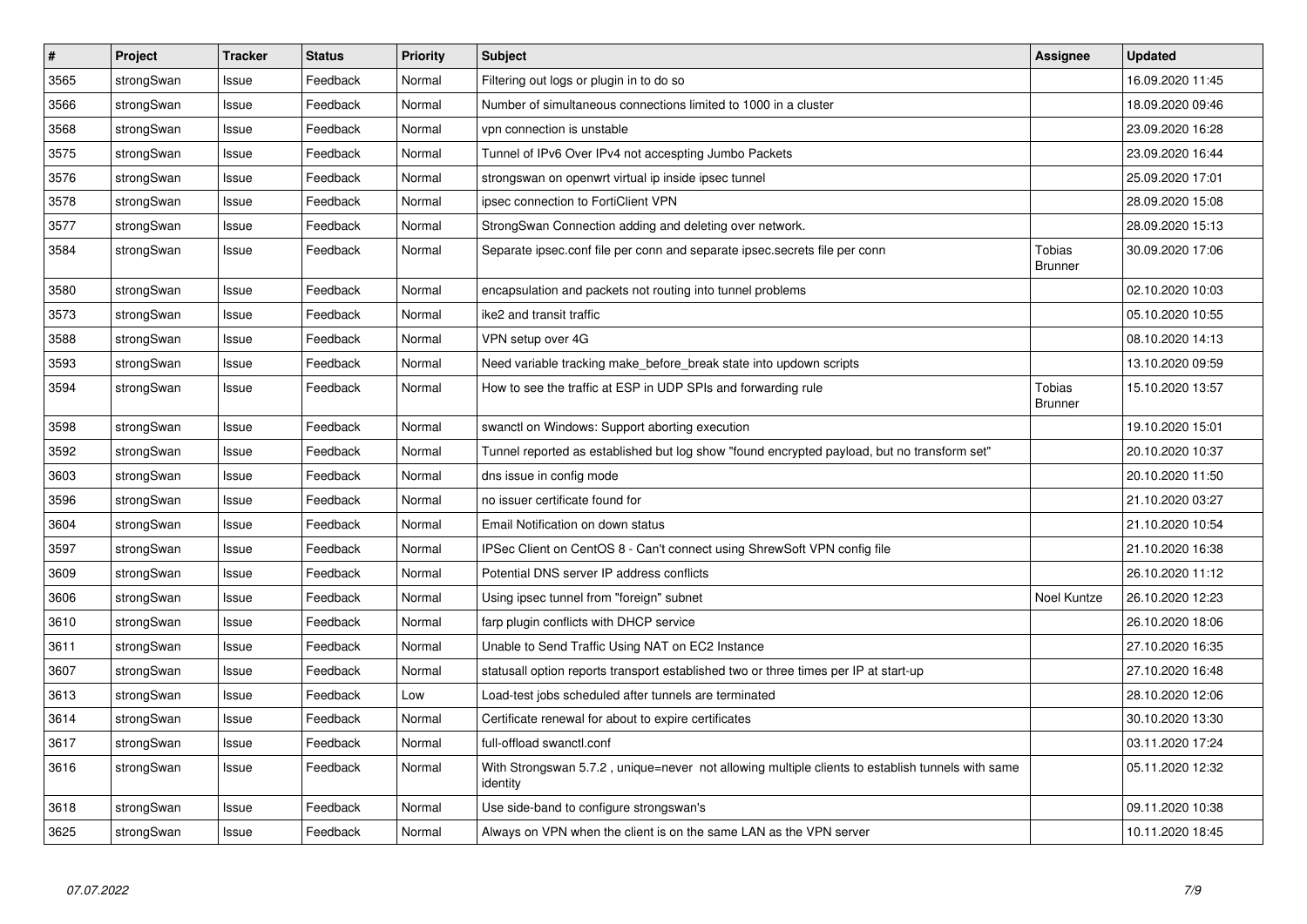| $\pmb{\#}$ | Project    | <b>Tracker</b> | <b>Status</b> | <b>Priority</b> | Subject                                                                                                                             | <b>Assignee</b>                 | <b>Updated</b>   |
|------------|------------|----------------|---------------|-----------------|-------------------------------------------------------------------------------------------------------------------------------------|---------------------------------|------------------|
| 3626       | strongSwan | Issue          | Feedback      | Low             | "Always On VPN" not available in Fire TV 4k                                                                                         | Tobias<br><b>Brunner</b>        | 11.11.2020 12:41 |
| 3620       | strongSwan | Issue          | Feedback      | Normal          | L2TP/IPSEC ipsec.conf setting                                                                                                       | Tobias<br><b>Brunner</b>        | 12.11.2020 10:14 |
| 3629       | strongSwan | Issue          | Feedback      | Normal          | IPSec enc only on specific dport/proto                                                                                              |                                 | 16.11.2020 10:04 |
| 3628       | strongSwan | Issue          | Feedback      | Normal          | Constant `retransmit` while establishing CHILD_SA                                                                                   |                                 | 16.11.2020 10:14 |
| 3630       | strongSwan | Issue          | Feedback      | Normal          | The certificate is loaded but not used.                                                                                             |                                 | 18.11.2020 10:29 |
| 3636       | strongSwan | Issue          | Feedback      | Normal          | Tor behind VPN                                                                                                                      | <b>Tobias</b><br><b>Brunner</b> | 23.11.2020 14:09 |
| 3640       | strongSwan | Issue          | Feedback      | Normal          | Problem surfing via VPN form Android APK on a sepcific Mobile Operator                                                              |                                 | 26.11.2020 11:43 |
| 3642       | strongSwan | Issue          | Feedback      | Normal          | How to distinguish encapsulated packets from different interfaces                                                                   |                                 | 30.11.2020 09:38 |
| 3643       | strongSwan | Issue          | Feedback      | Normal          | Strongswan and FRR NHRP                                                                                                             |                                 | 01.12.2020 10:55 |
| 3647       | strongSwan | Issue          | Feedback      | Normal          | Is it possible to receive INTERNAL_IP4_SUBNET attributes in updown scripts                                                          |                                 | 02.12.2020 17:06 |
| 3650       | strongSwan | Issue          | Feedback      | Normal          | HA behaves very strange                                                                                                             |                                 | 04.12.2020 08:53 |
| 3653       | strongSwan | Feature        | Feedback      | Normal          | Is there any possibility to pass any non-standard parameters for tunnels (ike or child sa) for use by<br>custom plugin?             |                                 | 08.12.2020 11:03 |
| 3654       | strongSwan | Issue          | Feedback      | Normal          | The L2tp/ipsec tunnel interface will not be delete when the connect abnormal interrupt.                                             |                                 | 08.12.2020 12:24 |
| 3652       | strongSwan | Issue          | Feedback      | Normal          | In strongswan ipsec.conf, how to set the "ike" parameters so that it can support all hash Algorithm<br>and DH group server support? |                                 | 08.12.2020 12:35 |
| 3662       | strongSwan | Issue          | Feedback      | Normal          | unamed session                                                                                                                      |                                 | 04.01.2021 11:32 |
| 3665       | strongSwan | Issue          | Feedback      | Normal          | When there is data flow, the VPN tunnel will not automatically connect                                                              | Tobias<br><b>Brunner</b>        | 05.01.2021 16:26 |
| 3663       | strongSwan | Issue          | Feedback      | Normal          | Multiple ways to end up with duplicate / redundant child SA entries                                                                 |                                 | 06.01.2021 16:15 |
| 3668       | strongSwan | Issue          | Feedback      | Normal          | Configuring the strongSwan Helm chart on openshift                                                                                  | <b>Tobias</b><br><b>Brunner</b> | 07.01.2021 16:33 |
| 3651       | strongSwan | Feature        | <b>New</b>    | Normal          | Support for FC-SP-2                                                                                                                 |                                 | 07.01.2021 20:04 |
| 3669       | strongSwan | Issue          | Feedback      | Normal          | Failed connection to IKE_SA (Checkpoint Server)                                                                                     |                                 | 08.01.2021 17:58 |
| 3671       | strongSwan | Issue          | Feedback      | Normal          | Windows client failed with 13843 against Strongswan via SQL backend                                                                 |                                 | 13.01.2021 14:43 |
| 3672       | strongSwan | Issue          | Feedback      | Normal          | ESP connection over IPv6                                                                                                            |                                 | 14.01.2021 17:04 |
| 3673       | strongSwan | Issue          | Feedback      | Normal          | IKEv2/IPSec MSCHAPv2 fails on Android 11 (API 30).                                                                                  | Tobias<br>Brunner               | 17.01.2021 07:25 |
| 2357       | strongSwan | Issue          | Feedback      | Normal          | How to initiate IPsec SA Transport Mode without IKE?                                                                                |                                 | 18.01.2021 18:36 |
| 3678       | strongSwan | Issue          | Feedback      | Normal          | IKE authentication credentials are unacceptable - Ubuntu Server - Windows 10 client                                                 |                                 | 19.01.2021 18:29 |
| 3498       | strongSwan | Issue          | Feedback      | Normal          | FreeBSD + dhcp+farp plugin                                                                                                          |                                 | 22.01.2021 10:44 |
| 3680       | strongSwan | Issue          | Feedback      | Normal          | How to unload a paritcular certificate from strongswan.                                                                             | <b>Tobias</b><br>Brunner        | 27.01.2021 09:28 |